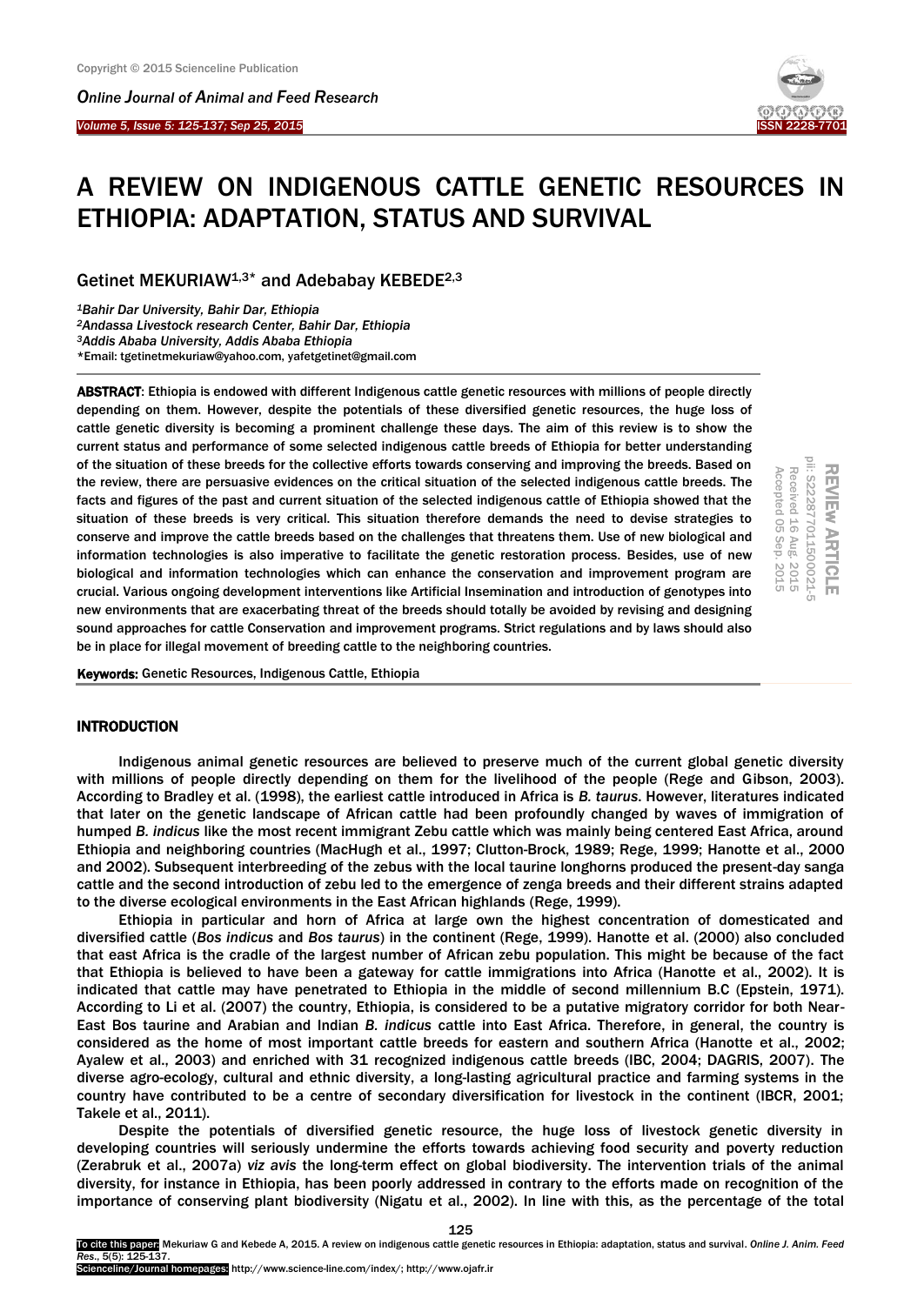number of existing breeds that have population data (and therefore the risk status is known), the number of mammalian breeds recorded in the African region at risk of extinction has increased from 8% (of 179) to 19% (of 388) since 1995 (Garrine, 2007). Similarly, apart from the absence of documenting impact of the losses and the unquantified within breed diversity (FAO, 2007), 31% of cattle breeds found globally are currently at risk and already extinct (FAO, 2009a). Especially the situation is very serious in developing world where rapid changes in production systems are leading to replacement of the breeds or at best cross breeding (Zewdu, 2010). A total of 22 breeds (13%) of the previously recognized have become extinct in the last Century in Africa (Rege, 1999). This figure has grown up to 22 % of risk extinction in parallel with 47% of the 150 identified breeds which are getting threatened in Africa (FAO, 2007). Most breeds may even perish before they have been exclusively recognized and exploited (Okeyo et al., 2010; Hoda et al., 2012). In this regard, Pilling (2010) stated that knowledge regarding the threats facing particular breeds and production systems is yet patchy and often unavailable to relevant stakeholders. The absence of information on the level of genetic introgression of the indigenous Boran cattle (Nigatu et al., 2002) can be a very good example. The lack of knowledge about threats often goes hand in hand with a more general lack of knowledge about the characteristics, use, management and distribution of livestock breeds (Pilling, 2010). For instance, in the absence of conservation measures to be implemented, half of the current cattle diversity in Africa will be lost in the next 20-50 years (Reist-Marti et al., 2003). The situation in our country is becoming serious. Though most parts of the country have been assessed in-terms of identifying the livestock genetic resources, some of the livestock breeds identified are found at risk with unwise utilization of each breed consecrated.

Thus, in cognizant of these facts there is a need to sensitize various stakeholders (the scientific community, funding organizations, research institutes, government officials and others) to come together and internalize the problem first, to design conservation and utilization strategies, and to show their commitment for the implementation of sustainable breeding/conservation programs so as to alleviate the challenge our indigenous cattle genetic resources are facing. Therefore, this paper aims to review the current status and performance of some selected indigenous cattle breeds of Ethiopia for better understanding of the situation of these breeds for the collective efforts towards conserving and improving the breeds.

#### Description and distribution of the breeds

Sheko cattle Breed: Tatek and Abegaz (2013) mentioned that it was in 1929 from South-west Ethiopia at which the first report about Sheko cattle was made and later in 1982 (Albero and Haile-Mariam, 1982). However, it is not Sheko rather Gimira (Kuri-humpless long horn) cattle of Ethiopia which was mentioned in 1929 for the first time by *Encyclopedia britanica*. Despite discrepancy of these reports, currently, Sheko cattle is found only in the remote corner of southwestern Ethiopia specifically at the humid Sheko and Bench districts owned by small holder farmers who breed them for millennia of years for their natural resistance to disease, particularly tsetsetransmitted trypanosomosis (ILRI, 2007). This breed represents the last remnants of Africa"s original *Bos taurus* (humpless shorthorn) cattle which were probably the first to be domesticated in eastern Africa (ILRI, 2007). The phylogenetic, genetic distance based, analysis of the breed indicated that Sheko cattle are distantly related to Sanga cattle breeds of Ethiopia (Dadi et al., 2008). They are smaller in body size, with narrower belly and hindquarters, and shorter or no horns which made them much easier to manage (Takele et al., 2009) (Figure 1). Sheko cattle have better feed conversion efficiency, longevity, fertility good mothering ability compared to other

cattle breeds in adjacent areas. Fast growth rate and possession of larger teats than the comparators were also noted as useful traits to improve milk production of the Sheko breed (Takele et al., 2009). Rege (1999) had also emphasized that, from the view of their morphology, Sheko cattle appear to have been deliberately developed for milk production (Rege, 1999). However, these days some of the Sheko cattle manifest small humps that they inherited from zebu introgression (Tatek and Abegaz, 2013). On the other hand, their occasional aggressive temperament and voracious feeding habits, particularly during the dry season, were mentioned as undesirable traits which trigger its keepers to intentionally reinstate with smaller breeds of lower feed intake (Takele et al., 2009).



Figure 1. Sheko cattle (DAGRIS, 2007)

Boran cattle Breed: According to Mpofu (2002) the Boran is believed to have been originated from south-west Asia and developed by the Borana people, southern Ethiopia. This breed is also believed to be the ancestor of the other renowned indigenous Fogera cattle breed predominant in the Lake Tana Belt of Northwestern Ethiopia (Ibid). The Boran also then spread to Somalia (Ethiopian-Somalia border) and known as Somalia Boran or *Awai* and was further extended to South-eastern Ethiopia (Mpofu, 2002). Nigatu et al. (2002) had also reported that Boran cattle are being raised by both the Boran and Somali ethnic groups in Ethiopia. Rege and Tawah (1999) had also ascertained Ogaden cattle are an ecotype/strain of the Boran found in Ogaden and Eastern Hararghe. They were further distributed by the nomads of southern Ethiopia and Somalia who migrated to Kenya and in the late 1920s where by European ranchers in Kenya purchased these cattle and developed the Improved Boran or Kenya Boran through selective breeding. It was then introduced to Zambia in 1947 and to South Africa in the 1960s (Mpofu, 2002; BCBSSA, 2005).

To cite this paper: Mekuriaw G and Kebede A, 2015. A review on indigenous cattle genetic resources in Ethiopia: adaptation, status and survival. *Online J. Anim. Feed Res*., 5(5): 125-137.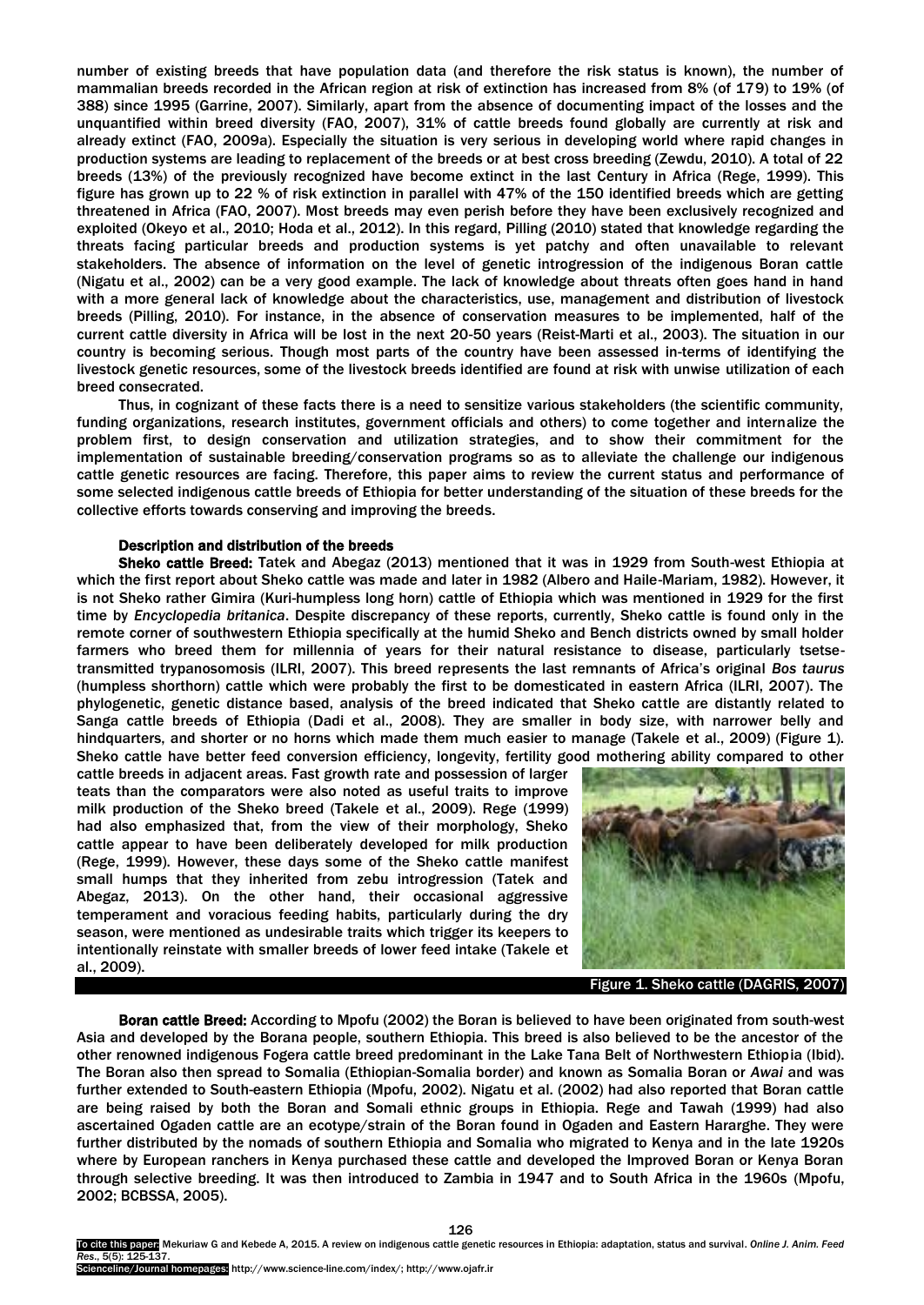With regard to the phenotypic characteristics of the breed, Gillooly et al. (2001) described that a typical Boran cattle have white coat color, and large dewlap and hump. But mostly they have light grey or fawn with black or dark brown shading on the neck, head, shoulders and hindquarter and shorter, more pendulous sheath, well developed hump, well developed udder, long legs, wide ear and large dewlap and erect horn orientation with dominantly thick base (Getachew and Nigatu, 2001; Rege et al., 2001 and Nigatu et al., 2002; Getinet, 2005) (Figure 2 and 3). However, based on the survey report of Nigatu et al. (2002) it was revealed that the Ethiopian Boran cattle known by the community 50 years ago were not identical with the current Ethiopian Boran types, especially in terms of their body size and coat color. The body size decreased and the current color is becoming variegated as opposed to white and grey characteristic of the Boran due to the probable genetic admixture with small sized zebu.

These phenotypic characteristics are a result of adaptation mechanisms of the breed to the harsh environments. For instance, white color is helpful in thermo-regulation ability; long legs to trek long (60 km per day) and wide ear and large dewlap help to increase the surface area for metabolic heat dissipation. Those of Somali Boran cattle have white with black patches coat color (Rege et al., 2001 and Nigatu et al., 2002).

Begait Cattle breed: Begait cattle breed, alternatively called Barka, is believed to be originated from Sudan and low lands of Eritrea (Zerabruk et al., 2007b). They are currently, found in Humera area of Ethiopia. Begait cattle is phenotypically relatively large in size with a well developed udder, small and stumpy horns in both male and females, long teats, a higher milk yielder and aggressive nature (Ibid). The common coat colors are grey, brown, and black and white (Figure 4 and 5). In terms of susceptibility, they are very vulnerable to food shortage.



Figure 2. Boran bull (Source: Workneh and Rowlands, 2004)



 $\overline{\phantom{a}}$ 

Figure 4. Begait herd at Humera ranch Figure 5. Begait bull at Humera res. Center

Fogera Cattle Breed: Fogera cattle breed are considered as a definite breed which inhabits the Fogera plains around Lake Tana, Ethiopia having its own defined phenotypic and genetic characteristics. Regarding its origin there are two schools of thoughts as stated by different scholars. According to Rege and Tewah (1999), Zewdu (2004) and Zerabruk et al. (2007b) it is believed that it is a Zebu x Sanga (called Zenga) breed. In other words it is believed that it is cross of various strains of Ethiopian highland zebu, Nilotic sanga and Abyssinian sanga (Rege and Tawah, 1999). In contrast, Mpofu (2002) suggested that the introduction of Boran cattle (low land zebu) around Lake Tana Belt by the Nomads from the south might have been the origin of Fogera cattle breed. According to the hypothesis of Mpofu (2002), the nomads from the south moved northwards and settled with their cattle in the areas of west and south of Lake Tana where the cattle became known as Tanaland Boran. In this connection, despite the low bootstrap estimates that indicate the sampling bias, the protein polymorphism as well as nuclear DNA reports ascertained the close relationships between Fogera cattle (the breed currently found around Lake Tana) with Boran or Ogaden cattle breeds (Sisay, 1996; Dadi et al., 2008) (Figures 6 and 7).

127 this paper: Mekuriaw G and Kebede A, 2015. A review on indigenous cattle genetic resources in Ethiopia: adaptation, status and survival. Online J. Anim. Feed *Res*., 5(5): 125-137.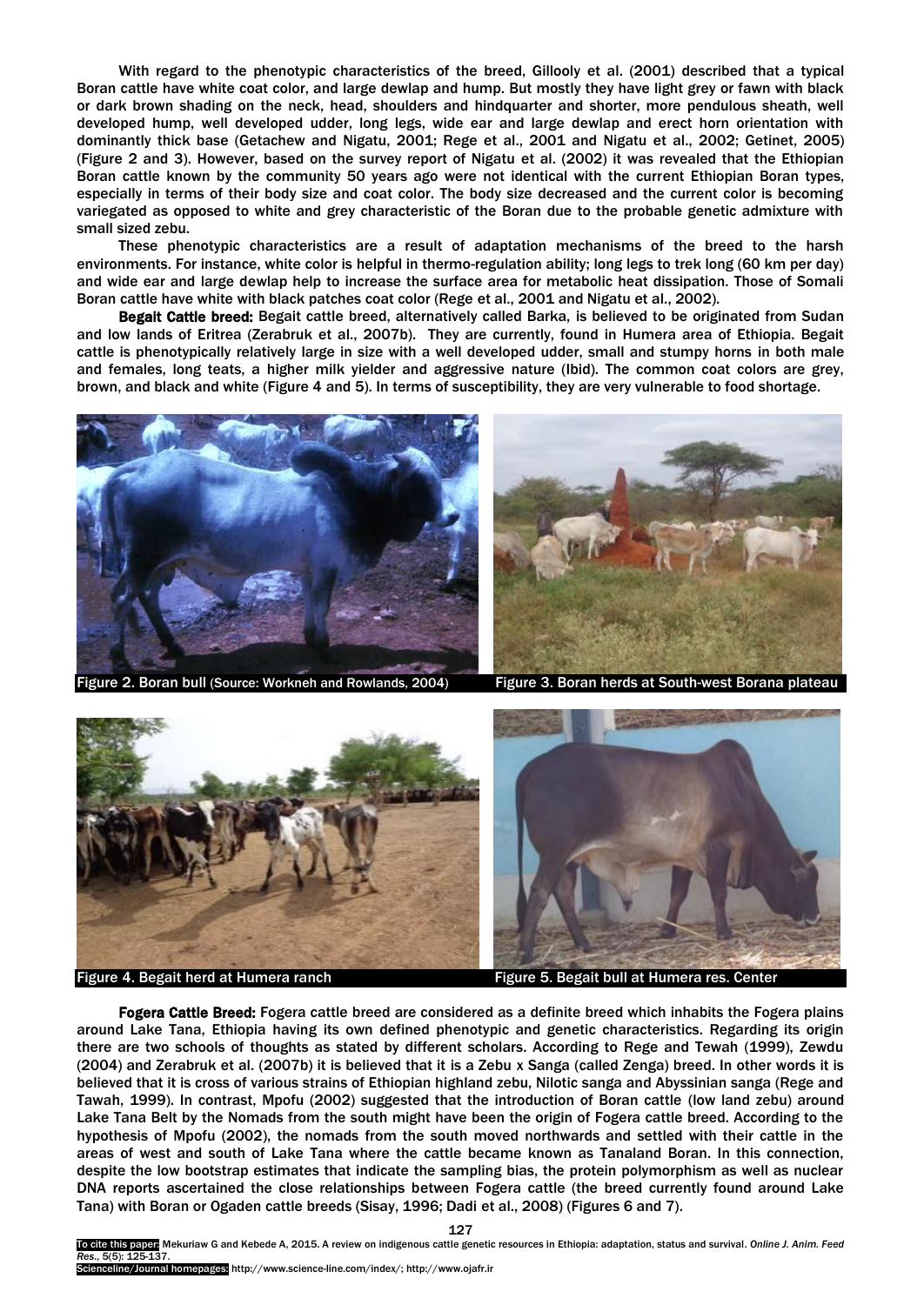Even though it is not supported by research, there are some people who link few places with names of Oromo tribes like Yilmana Denssia, Jawie and Mecha (which are proxy to the belt of Lake Tana) to the coming of the Oromo nomads (Habitamu, 2014). The same author stated that the tribes were allotted by the Central government to stay in those mentioned place following their arrival during the  $15<sup>th</sup>$  and  $16<sup>th</sup>$  century. This school of thought invites social anthropologist to investigate the concrete expansion events of the Borana people with their cattle up to Lake Tana area for scientific enquiry.

Needless to say both schools of thoughts might have true implications regarding the origin of Fogera cattle as both events might have occurred over years in the history of the breed. In this sense, it looks that the breed might have been introduced by the nomads as a Tana Land Boran and further crossed with other Sanga types which gave its current description. Fogera cattle are generally of relatively larger size and long legs. Their coat color varies, black-and-white or black – and –grey coat (Rege and Tawah, 1999; Zerabruk et al., 2007b). Most of their characteristics (small horns, very large dew-lap, pendulous naval flap and perpetual sheath, docile) indicate the characteristic of zebu cattle (Rege and Tawah, 1999; Zewdu, 2004; Fasil, 2006; Zerabruk et al., 2007b) (Figure 8 and 9). Only the hump, which in most of the cases is rather small and cervical or cervico-thoracic in position (Rege and Tawah, 1999) represent the sanga genetic influence. These cattle, therefore, have been classified by breeders as intermediate zebu-sanga type.



Figure 6. UPGMA tree summarizing genetic relationships using blood protein polymorphism (Sisay, 1996)



Figure 7. Neighbour-joining dendrogram summarizing genetic relationships using DA genetic distances based on 30 microsatellite loci (Dadi et al., 2008)

128

To cite this paper: Mekuriaw G and Kebede A, 2015. A review on indigenous cattle genetic resources in Ethiopia: adaptation, status and survival. *Online J. Anim. Feed Res*., 5(5): 125-137.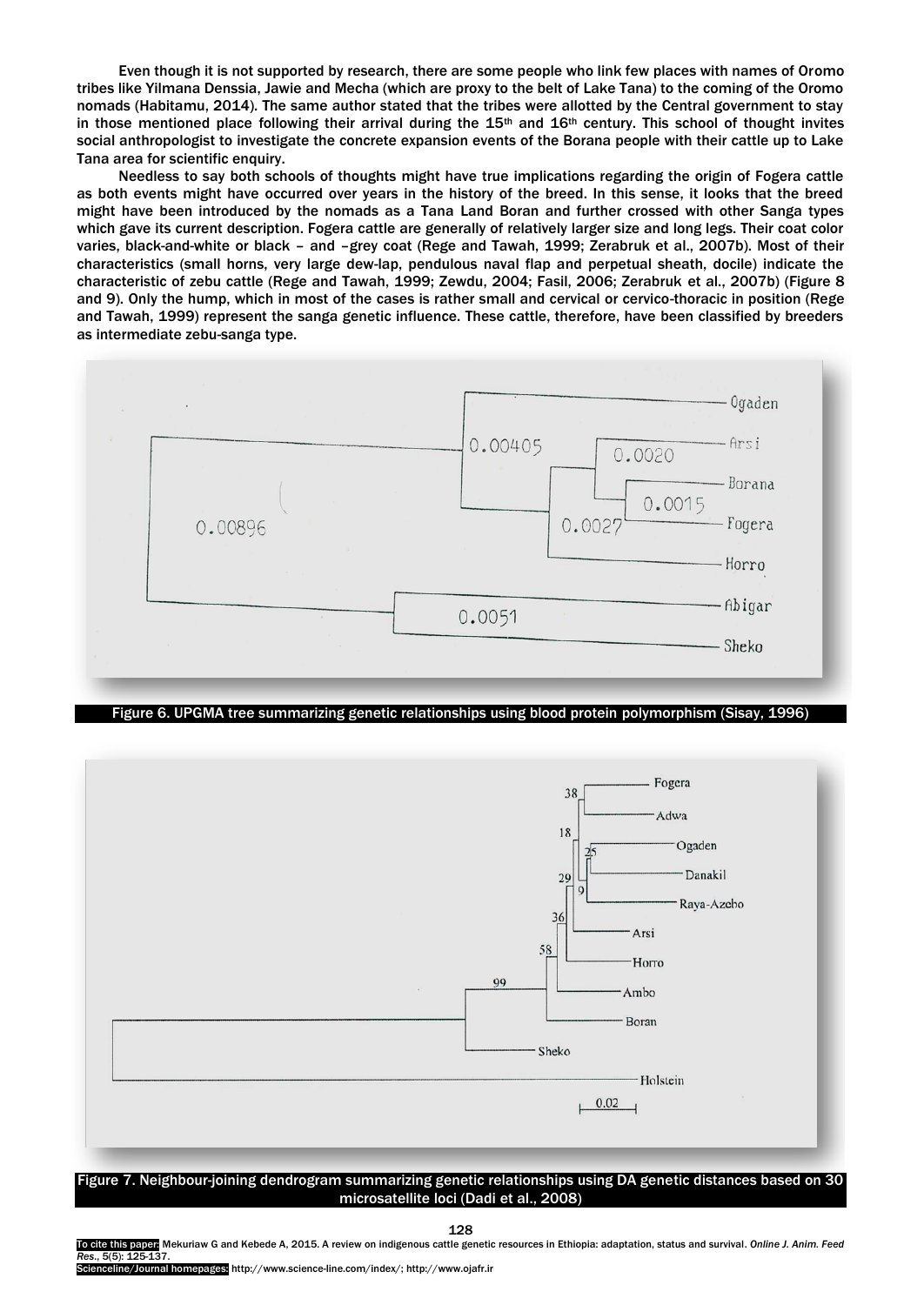## Disease resistance and Adaptability

According to ILRI (2007) report, Sheko breed has been recognized as one of Africa"s "Big Five" vintage cows having great potential to form the genetic backbone for future survival. Dadi et al. (2009) had also explained characters related to disease resistance and adaptation to extreme environments of the breed could prove fundamental to food security for the present and future human generations. Apart from N"dama cattle, Shecko cattle is one of the trypano-tolerant cattle strain in Africa which lets to thrive in a trypanosomiasis infested area of the country especially in wet areas of Ethiopia, South and South-west parts where trypanosomosis coverage exceeds 180,000 to 200,000 km<sup>2</sup> of agricultural suitable land. This breed which shares some genetic characters with the West African Shorthorn cattle (Alberro and Haile-Mariam, 1982) and N"dama cattle breed (having ARHGAP15 and TICAM1 functional polymorphic markers that could affect the response to infections) (Noyes et al., 2011) are recognized as trypanotolerant breeds which possess trypanotolerance character better than other indigenous cattle breeds in Africa (Lemecha et al., 2006; Dayo et al. 2009; Stein et al., 2011; Takele et al., 2012) and very important for sustainable agricultural development in tsetse infested area.

In this regard, according to the reports of MoA (1995), more than 20% of Ethiopia's landmass in the west and southwest was infested by trypanosomosis, which even could be higher when the north western and pocket areas of the south and southeast of Ethiopia are considered (Takele et al., 2012). Apart from importance of the breed for tsetse invaded areas because of its trypanotolerance nature, molecular characterization of the Sheko breed indicates that it has high genetic diversity with numerous unique alleles which may be vital for future breed conservation (Dadi et al., 2008). This fact really underlines essentiality of rearing of trypanotolerant Sheko cattle breed and designing conservation and improvement strategies for this peculiar adaptive breed.

The molecularly and clinically evidenced trypanotolerant nature of this breed should await either a transgenic technique or a breeding program to make use of such unique qualities of the breeds for increment of the productivity of arable as well as livestock-based farming systems by making draft power available to tsetse infested areas in addition to the direct benefits from their products like milk and meat.

Like Sheko cattle breed which is trypanotolerant, conserving local breeds which are adaptive to the local environment are critically important. It is strongly believed that to adapt the production systems to radically changing conditions, traditional/local breeds offer diversity which is the only base for future selection and adaptation as does plant genetic diversity (ILRI, 2007). For instance, both Boran and Begait are drought tolerant and withstand water thirst. Boran cattle can stay two to three days without thirst (Nigatu et al., 2002). The genes that Boran cattle carry are mainly the result of a long-term natural selection under harsh environmental conditions. They have developed adaptive traits of crucial importance for their survival (BCBSSA, 2005). Zerabruk et al. (2007b) indicated that Begait cattle breed is well adaptive to arid and semi-arid conditions where as Fogera cattle adapt to survive in flooded and swampy areas for several months.

## Populations" status and their voice of survival

Population status: Africa, a continent which is believed to be home to diverse and genetically unique ruminant livestock and wildlife species, is missing its genetically diverse livestock genetic resources at an alarming rate (Okeyo et al., 2010). This on-going loss of the livestock genetic heritage is tantamount to losing a road map for survival - the key to food security, environmental stability and improving the human condition (ILRI, 2007). According to various scholars report, the situation in Ethiopia seems very critical and remarks to be keen in terms of internalizing the challenges, revising development intervention approaches which are threatening potential breeds and to redesign them, and bringing the fragmented hands together and act accordingly.

For instance, in the last 15 years, different literatures indicate that there is very high population reduction of Sheko breed. According to Rege (1999) who had identified Sheko cattle (the humpless shorthorn of East African cattle group) breed as endangered breed in Ethiopia, the population was estimated about 31,000 and later

declined to 4040 which constitute only 2% of the total cattle population in the known breeding tract of Sheko (Takele, 2005; Takele et al., 2007), further declined to 2400 (ILRI, 2007; Dadi et al., 2009) and 1967 by the year 2011 (Tatek and Abegaz, 2013). The later report was based on secondary data collected from district agricultural office and in terms of population group 562, 231, 421, 651, and 102 of 1967 were heifers, bulls, oxen, cows and calves, respectively (Tatek and Abegaz, 2013). These all figures confirm and reverberate sparks of echo for survival, a widely held notion, Sheko breed is indeed endangered and the apprehensive declining trend. Figure 10 shows the highest probability of missing Sheko cattle soon like Gimira (Kuri cattle-the humpless long horn) of Ethiopia which has been already Extinct (Rege, 1999).



Figure 8. Fogera Bull at Andassa Livestock Research Center (ALRC)

celine/Journal homepages: http://www.science-line.com/index/; http://www.ojafr.ir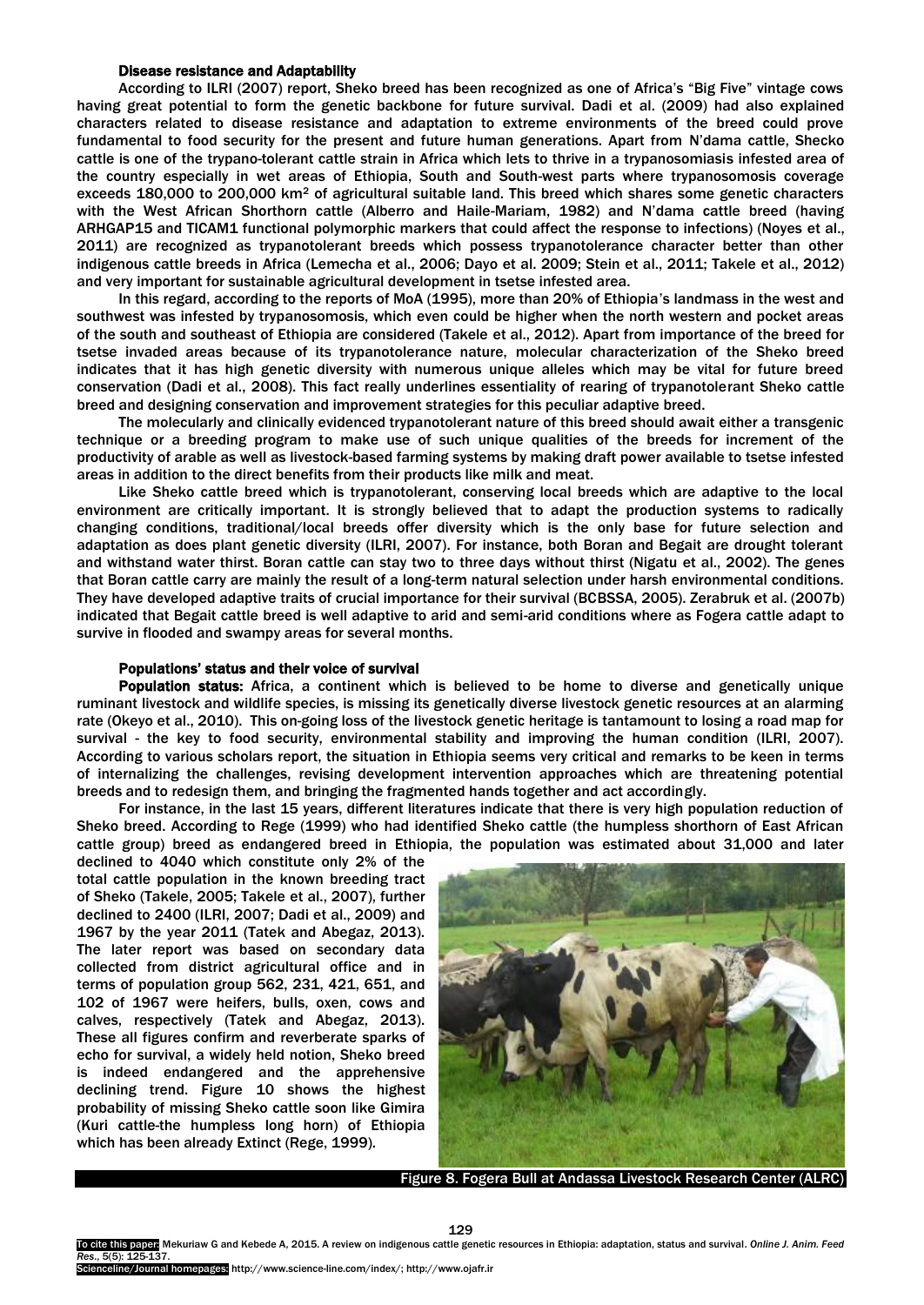Similarly, this declining trend is also being observed in Boran and Fogera cattle breeds. The Boran breed is threatened not only by effect of genetic erosion due the introduction of small zebu cattle from Bale area, through uncontrolled mating and human purposive selective breeding for improvement towards the desired genetic traits (Nigatu, 2001; Sabine et al., 2004). Population size of Fogera cattle was also estimated to be more than 800,000 in the beginning of 1980s (Alberro and Haile-Mariam, 1982), 86,500 (Rege, 1999) and declined to 15,000 heads in the beginning of 2000s (Gebeyehu et al., 2004). This might be because of lack of indigenous animal genetic resource management by farmers and a shift in the production system of the area within the last 30 years

(Adebabay, 2014) and indiscriminate cross breeding practice (Zerabruk et al., 2007b) in contrary to the Afar cattle breed which is protected by the traditional indigenous animal genetic resources management systems of the pastoralists.. The Figure 11 can clearly show the degree of genetic admixture in the main home tract and how much the breed is affected by indiscriminate cross breeding practice with highland zebu.

Similarly, even though, the population size of Begait (Barka) in Ethiopia has not been figured out, Rege (1999) had indicated Barka cattle in Eritrea were estimated to be 850,000. Later, Zerabruk et al. (2007b) estimated the extinction probability of Begait cattle in Ethiopia to be 67% within the coming 20-50 years that might be due famine and war, and next to the danger of cross breeding.



Figure 9. Fogera Cow at Blue Nile fall under farmers management



Figure 10. Sheko cattle population: a declined trend (Source: Tatek and Abegaz, 2013)



Figure 11. Are they really Fogera cattle? Cattle herd at Fogera cattle breed home tract, Fogera district

To cite this paper: Mekuriaw G and Kebede A, 2015. A review on indigenous cattle genetic resources in Ethiopia: adaptation, status and survival. *Online J. Anim. Feed Res*., 5(5): 125-137.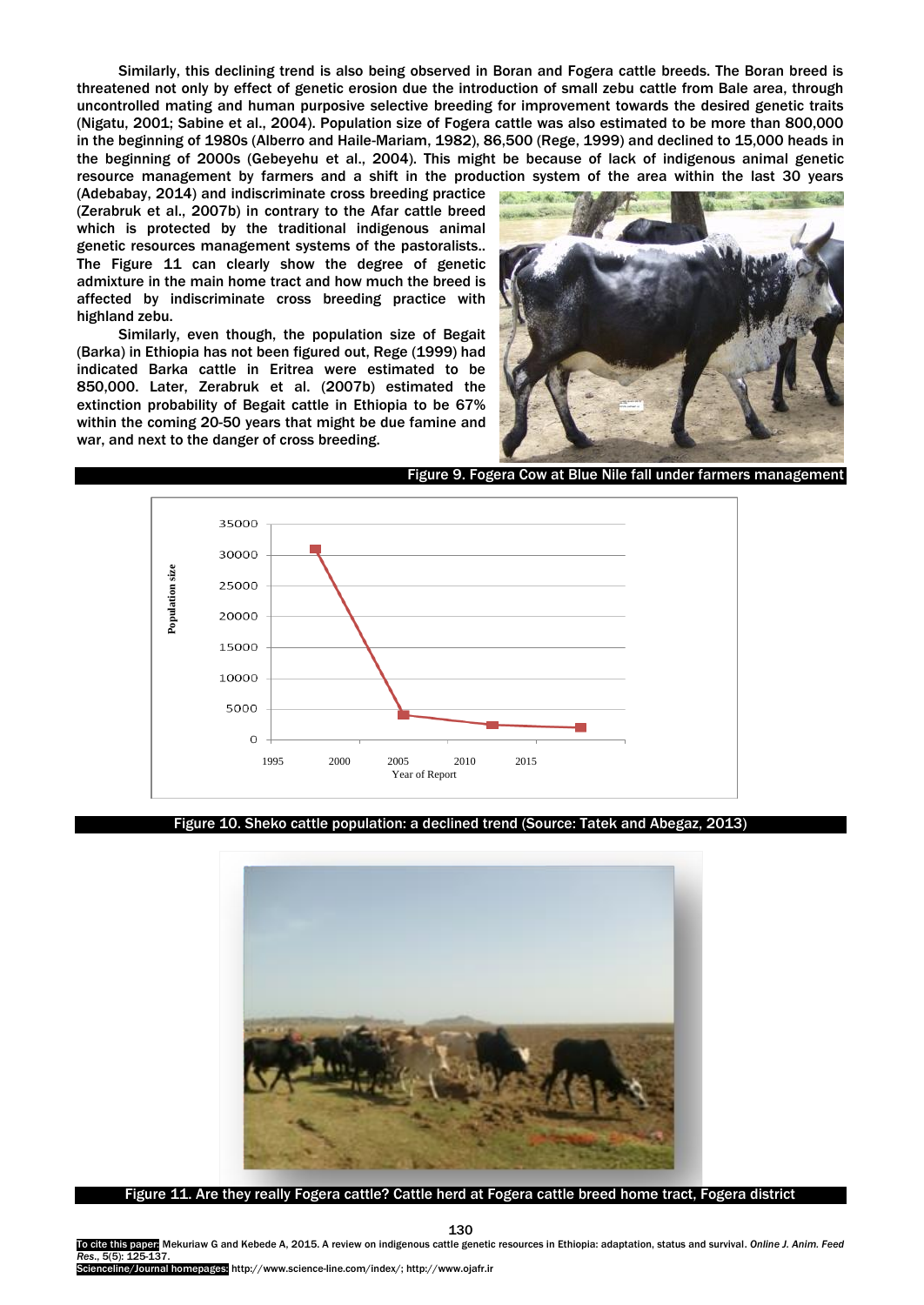## Major causes of the threat

Among other things, Okeyo et al. (2010) had mentioned some of the reasons that aggravate threat of Africa"s indigenous cattle as follows. These includes: unfair competition from vigorously promoted commercial European breeds, even where such genotypes are inappropriate, unplanned crossbreeding with commercial European breeds, globalization and the supermarket revolution where standards of livestock products are made to mirror the developed world"s tastes and requirements, absent or poor breeding program design and implementation plans, lack of infrastructure (e.g. recording systems, breeders organizations etc.) and policy frameworks to support sustainable breed improvement programs. Few of these factors can be mentioned as the major contributing factors in threatening the indigenous cattle breeds in Ethiopia.

Presence of high gene flow and admixture among indigenous breeds: The presence of high gene flow and admixture between indigenous cattle breeds is one of the major contributing factors in threatening unique breeds (Zerabruk et al., 2007a; Hoda et al., 2012). In Borana area, pastoralists usually move to look for feed and water resources which leads the breed to be admixed with the surrounding small sized zebu in the watering and feeding points (Getachew and Nigatu, 2001; Nigatu et al., 2002). Similarly, there is indiscriminate crossbreeding and high affinity of reinstating Sheko cattle by other thoracic-humped zebu cattle which have good temperament (Rege, 1999; Takele, 2005; Takele et al., 2007; Dadi et al., 2009). With this respect, the molecular genetic evidence also showed that about 90% of the sampled Sheko bulls have had their specific taurine allele replaced by indicine allele confirming an alarming introgression of Zebu genes (Hanotte et al., 2000). In the pastoral area, like Borana plateau, the conflict between clans on control over resources has also contributed to genetic admixture due to raiding (the animals obtained through raiding are reared to increase animal number). In general, various molecular studies (Sisay, 1996; Fedlu et al., 2007; Zerabruk et al., 2007a; Dadi et al., 2008; Zewdu, 2010; Zewdu et al., 2012) conducted on indigenous cattle genetic resources in Ethiopia indicate that the genetic diversity among breeds is very minimal. This is just because of the fact that there is high pressure of breed admixture and uncontrolled breeding program.

The alarming increment farm land at the expense of grazing lands: Pasture and grazing lands are decreasing due to various reasons which are related to the biological and behavioral nature of the breeds, natural disaster and other development interventions priorities. For instance, apart from the aggressive nature of the breed which provides difficult to manage the animals in tethered feeding system Sheko breed is known with its high feed intake that contrasts to the high farm land expansion in the home track and consequently causes to shrinkage of grazing land (Rege, 1999; Takele 2005 and 2010; Dadi et al., 2009). On the other hand, pastoralists identified scarcity of pasture in Borana range land due to the increasing recurrence of droughts as the main cause shrinkage of the grazing land (Sabine et al. (2004). Due to this, cattle are losing their predominant position to small ruminants and camels (Nigatu, 2001; Sabine et al., 2004). Diress, et al. (2003) also stated that the change in the rangeland condition has infavoured cattle rearing compared to camel and goat production. The shift from livestock dominant mixed crop livestock production system to crop dominant mixed crop livestock system has also affected the indigenous Fogera cattle breed. In this regard, the expansion of dominantly rice and other crop farming at the expense of productive communal lands is interfering with the production and productivity potential of the breed.

Recurrent drought and war: Literatures indicate that recurrent drought and war were frequently affected various parts of the country. In Borena area drought was occurred during 1984/85 and 1995/1997 which caused to the decline of the cattle population by 60 and 78%, respectively (Sanford and Yohannes, 2000). Similarly, more than 70% reduction in population size was recorded between May 1999 and May 2000 in the southern Somali and Borena regions (Devereux, 2000). The large sized animals, the Boran cattle, which demand high metabolic maintenance requirement couldn"t cope up the drought occurrence compared to small sized zebu. Therefore, sometime there is intentional shift to small sized zebu, like small Bale highland Zebu, *Ayuna* and other intermediate, by pastoralist (Getachew and Nigatu, 2001; Nigatu et al., 2002).

Similarly, the north Ethiopian region had been a centre of some of the longest civil wars in Africa and this has led, among other things, to the accelerated destruction of eco-systems and natural resource degradation resulting in recurrent drought and famine (Zerabruk et al., 2007b). The highest meat demand by the huge number of army stationed in the region, particularly between Ethiopia and Eritrea border since 1998 has been also mentioned as one of the potential concern in creating extreme pressure on the livestock populations found in the region (Zerabruk et al., 2007b). This pressure can also be considered as one of the causes of the livestock threat in the south-eastern region because of the huge military based in Somalia and Ethiopia to fire back *Al Shabaab* terrorist group since 2009.

Inappropriate and imbalanced development interventions and absence of institutionalized breed improvement intervention: Various studies indicated that in most of the indigenous breeds in Ethiopia, there is no any active research and development work targeted towards conservation, example, Sheko cattle (Tatek and Abegaz, 2013). Rather, mostly practiced breed improvement interventions are contributing for the loss of indigenous genetic resources. When one can see the interest of conserving the local livestock types has decreased over the last 25 years in response to the expansion of highly productive livestock breeds at the expense of local populations (Hall, 2004). For instance, there is provision of AI service (exotic blood) in the home land of Sheko breed and introduction of Boran breed for farmers with a subsidized cost in some selected districts of bench Maji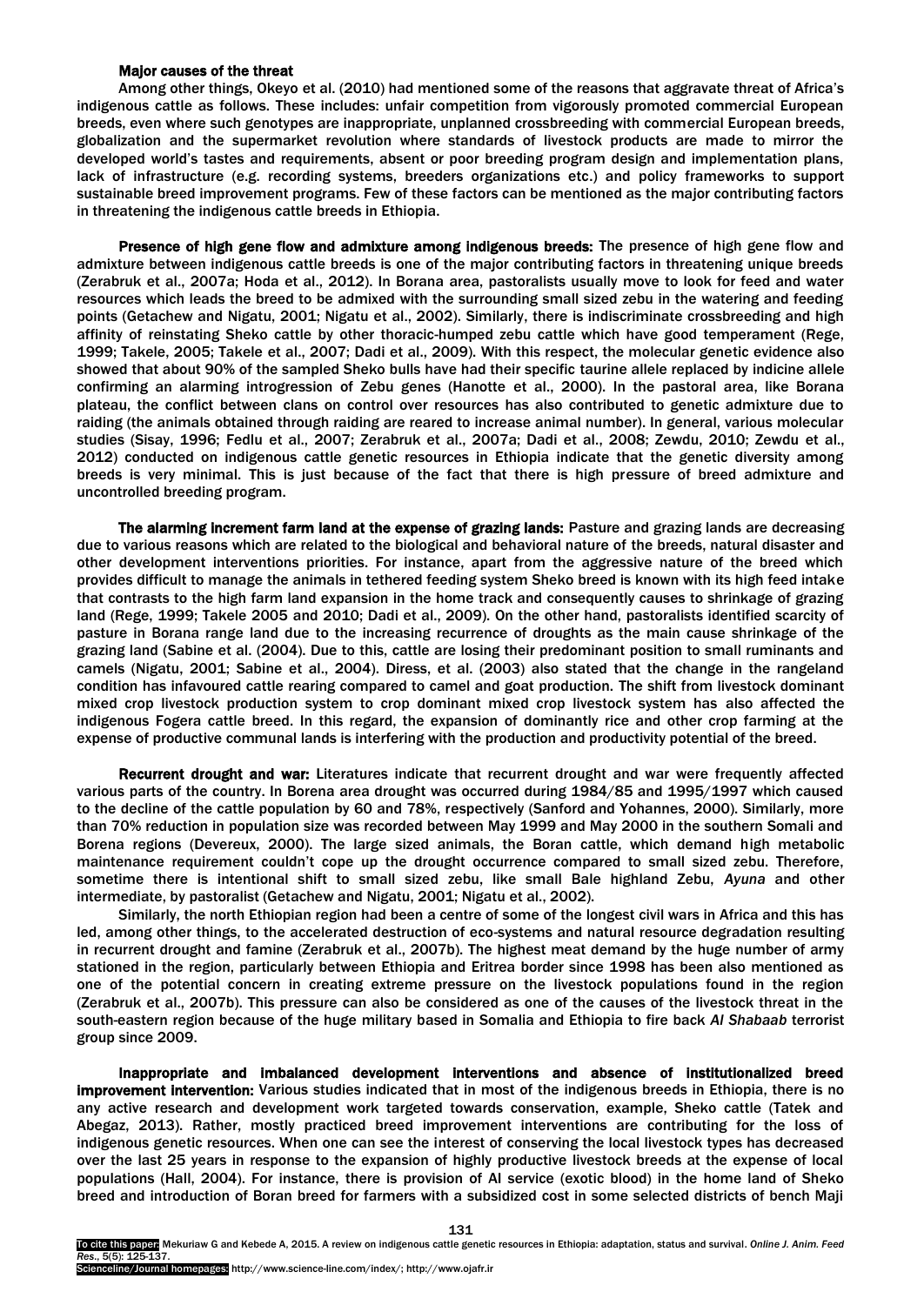zone (Tatek and Abegaz, 2013). Such treat of introduction of Boran cattle breed was practiced, still going on, in Metema area and other places. The restocking programs by Non Governmental Organizations (NGOs) was identified and considered potential influential factor in changing the genetic constitution of the native breed populations. In line with this Nigatu et al. (2002) reported that 50% of farmers" herds are composed of admixture in Borana area. The absence of institutionalized schemes for genetic improvement of the breeds have encouraged the practice of exchanging of superior bulls among closely related herdsmen apart from the massive admixture of herds of various origins (Zerabruk and Vange, 2005; Zerabruk et al., 2007b) which have unique and potential attributes. This practice is significantly observed among north Ethiopian indigenous cattle breeds including Fogera and Begait cattle.

Increasing demand of the indigenous gene pool: This point may not a big concern, at this time, particularly for the cattle breeds mentioned above. But this does not mean that the interest and demand for large animals by the local people in Ethiopia is still low. For instance, Fogera cattle breed is preferred for its relatively larger body size for domestic market and illegal foreign trade to Sudan border. Different literatures revealed that there is intentional cross breeding between indigenous cattle breeds in search of large size animals (Getachew and Nigatu, 2001; Nigatu et al., 2002). Due to this reason, many development agents pick better performing animals from their home tract and introduce to other environments with complete negligence on the fate of the breed and its effect on the genetic dilution with the native indigenous breeds. Apart from that, it is quite clear that Ethiopia is home and main gate of many of African cattle breeds, example, the Boran breed which is now widely distributed beyond Africa. Kenya is the major beneficiary in providing the improved Boran gene pool to the market. Many of the countries which introduced the Boran have developed their own Boran breed. The performance difference of Boran at its original home land and where it is improved is quite large. Conversely, the breed is becoming threatened at its homeland. It is proverbed that "*If you can"t breed them buy "em*" (BCBSSA, 2005). Yes indeed that genetic resource is a global property. One may use unwisely but others do it in a better way to make use of the genetic resource they obtained. As authors, we prefer to say that *"If we couldn"t breed them buy "em back and breed"*.

In general, these all points indicated above provide evidences how indigenous cattle populations are loosing their initial genetic architecture and landscape.

### Possible options of interventions and points to be considered

Focusing on insuring infrastructures: According to FAO (2007) African countries are described with shortage of the technical, physical, institutional and financial resource capacity needed to enable sustainable utilization and genetic improvement of their livestock. Meticulously, Ojango et al. (2010 and 2011) commented inefficiency of the human resources who have got trained in the area of Animal genetic resource management.

Ethiopia as part of African countries, these gaps are significantly seen and caused for the reduction and poor utilization of the livestock genetic resources. Hence, apart from supporting policy which is the major infrastructure in breed conservation and utilization program, infrastructures like physical facilities, functioning recording and genetic evaluation systems, efficient and workable organizational and institutional frameworks and linkages, well trained personnel and long-term financial support are critically thought and be in place. The strong links between these mentioned components are also essential (FAO, 2009b, 2010, 2011).

Formation of breeders" society as an alternative tool for arresting genetic erosion: Formation of breeders" society can be one of the means to arrest the deterioration of the indigenous gene pool of the various cattle breeds. In line with this, Strydom (2008) indicated some of the successful breeder societies that have helped to make use different economic important traits of the breeds. Examples of the breeders" societies are the Drakensberger Breed Society which was formed in 1947 in South Africa, the Tuli Breed Society formed in 1961 in Zimbabwe, the Bonsmara (a composite indigenous breed originated in the 1940"s) and Shorthorn/Hereford breed society established in 1964. Similarly, Mpofu (2002) has also indicated formation Boran breed societies in various countries like Kenya, Zambia and Australian. The Boran cattle breed breeders" society in South Africa is also one of the strongest bovine breed society established in the beginning of 1960s (BCBSSA, 2005). For the success of utilizing, for instance, from economic benefits of Boran cattle breed, the breeders" societies had contributed a lot in outlining and designing the conservation and improvement programs. Therefore, Ethiopia can learn from those countries and show efforts for the implementation. Kefena et al (2009) had also suggested the importance of formation of breeders' society in Ethiopia.

Production system tailored breed improvement program: Ethiopia is characterized in having various production systems ranging from intensive livestock production system, though this very limited share and coverage compared to others, to pastoral based livestock production system. The diverse agro-ecologies the country is endowed with had contributed to have such numerous production systems that demand to understand the genetic diversity of the animal genetic resources accordingly. Therefore, the breed conservation and improvement programs should be carefully tailored to the specific production systems.

Substantial reduction of cattle number as an intervention of breed improvement program: Apart from the genetic introgression of breed admixture, especially in countries like Ethiopia, the within population genetic diversity is incomparably higher than the between population genetic diversity. This is because of the fact that the practice of extensive random mating and absence of selection. This allows poorly performing individual animals to be reproduced. Therefore system based reduction of number of animals should be part of the breeding program to be implemented. Such strategies will have simultaneous advantages in taking the edge of environmental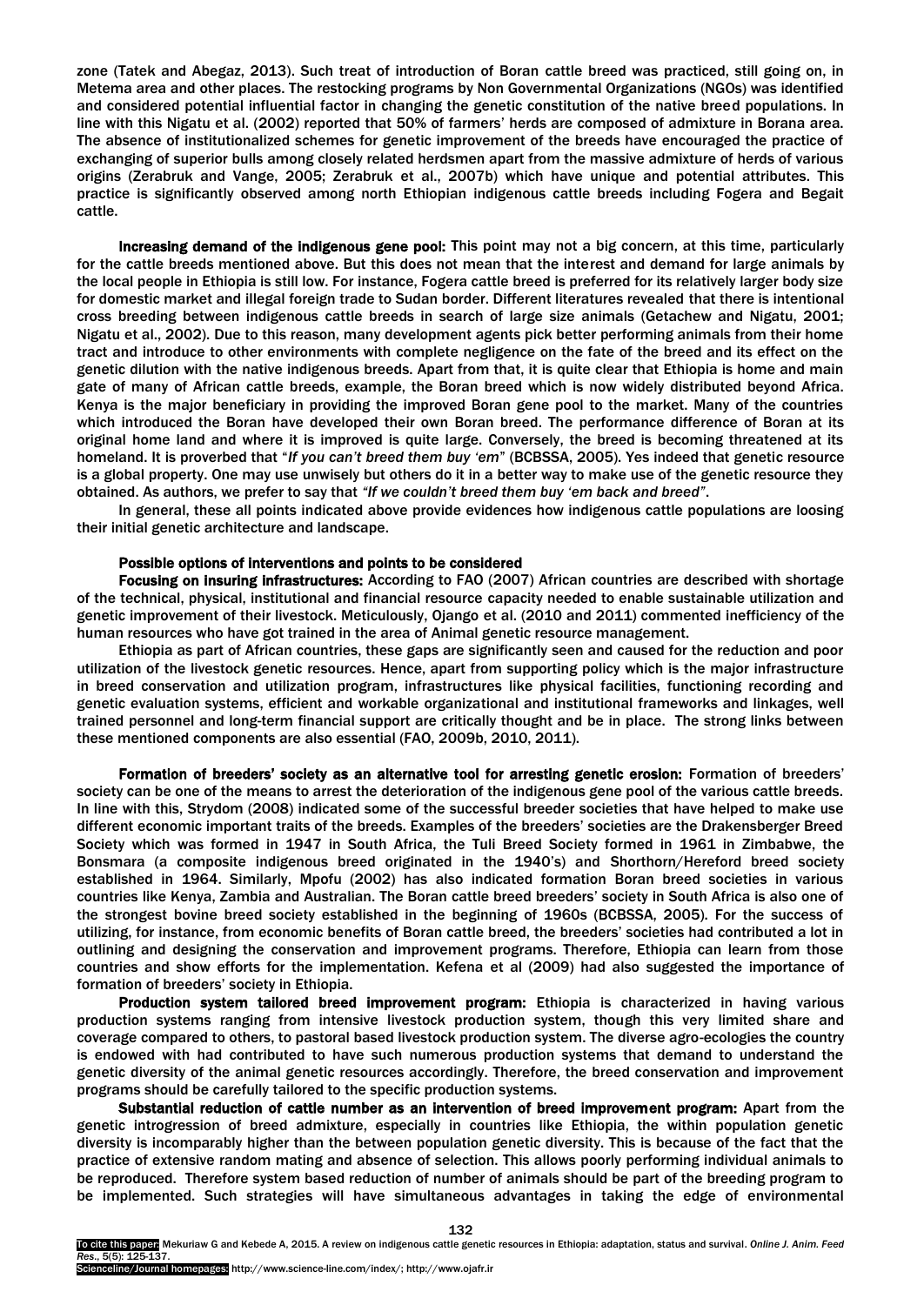degradation due overstocking, reduce environmentally harmful methane emissions and helps to utilizes potential advantages of ecologically and environmentally friendly breeds.

Exercising informed conservation programs: Conservation and breeding programs should also be supported with information technology. In this era of information technology one can dig maximum information from the genomic data of a given population that can provide to design efficient and accurate conservation and improvement programs. In connection with this, Okeyo et al. (2010) indicated that integration of the advanced information technology with the genomics and bio-informatics allows collection and real-time remittance of the biological data for safe storage and management. This in turn provides opportunities for fast turnover and feedback potentially to a wide variety of stakeholders. Not only genomic information together with advanced information technology facilitates conservation and utilization of the animal genetic resources but also the advancement of reproductive technology highly helps for the breed conservation and improvement program implementation (Okeyo et al., 2010).

Capitalizing and scaling up indigenous resource management practices: Uncompromised development interventions are one of the bottle necks in affecting the sustained survival of indigenous cattle populations in their own natural habitat. For instance, the traditional natural resource management practice of the Borana pastoralists has been severely disturbed mainly by such inappropriate development interventions (Sabine et al., 2004). In this area numerous water ponds in the traditional wet season pastures were constructed which eventually discouraged seasonal mobility of herds and opportunistic resource exploitation. Besides, the indigenous institutional and social networks by which pastoralists governed access to pasture and water resources have been severely compromised (Sabine et al., 2004). The replacement trend of large-framed Ethiopian Boran (Qorti) by small size type of Boran (Ayuna) can be a very good indicative. According to Sabine et al. (2004) large framed Boran cattle are considered not competitive when the grazing resources are scarce and the pastoralists select small sized type of Boran cattle which have lower demands on forage. Side by side pastoralists are increasing the adoption of small ruminants and camels. One of the root causes of the species replacement is the development intervention introduced in the area that highly disturbed the indigenous and traditional practices accustomed by pastoralist in governing the natural pasture and water resources.

Since longtime ago, farmers especially pastoralists, used to have their own practices to manage and utilize the resources they have and had sustainably employed their practices and utilized the genetic resources. Therefore, new interventions should compromise the local context of indigenous practices which pastoralist or farmers have been acquainted with to meet the intended objectives in any of the development programs. This helps the pastoralists to efficiently utilize the resources they have and maintain their indigenous cattle breeds.

Maintaining and consolidating traditional social structures: In the local community, there are ample of traditional social structures which had been, perhaps have been, functioning since long time before. Those social structures contribute in resolving conflicts in between, predicting the upcoming natural as well as human intervened disasters and other advantages. The traditional social structure of the Borana people which have maintained for long in managing the livestock production and productivity issues can be a very good example (Sabine, 2004). Next to *Abba gadda* (the president) *Abba guya* (delegate for water use and maintenance), *Abba herrega* (delegate for water management), *Abba quaee* (Convener of *ad hoc* meeting) and *Aburro* (Range scouter for the assessment of current range conditions) are facilitators who are supposed to manage livestock and livestock related resource management issues. Therefore, appreciating the system, identifying the gaps in the system and contributing in the system by providing modern tools and inputs would be helpful for better conservation and utilization of the breeds. The breeding strategies to be designed should also look into such indigenous practices within the community and one can easily and successfully demonstrate to farmers and implement activities like livestock recording, evaluation of data and supporting the farmers with selection tools. According to FAO (2009b) most breeds have been developed based on traditional knowledge and improved through human interventions and natural selection. However, only structured and systematic breeding programs designed have resulted in the impressive genetic improvements starting in the 20<sup>th</sup> century (Zonabend et al., 2013).

Reviving back closed ranches and strengthening new ones: When one may have a look at the experience of other countries like Australia, South Africa and others, the key destinations for implementation of breed conservation and improvement programs are ranches, multiplication centers and farms. These farming areas have contributed a lot for their success of benefit from their cattle genetic resource. In Ethiopia, from the 1950s to 1970s there are indications that scholars and respective bodies exerted their efforts in establishing ranches, multiplications centers and farms. Some of them are Metekel Fogera cattle ranch, Wolaita cattle ranch, Jigjiga ogaden cattle ranch, Dida Tuyura Boran cattle and Abernossa Boran cattle ranch. However, most of them, including sheep ranches (Horro sheep ranch at Bako, Menz sheep ranch at Sheno and Amed-Guya menze sheep multiplication center) are unjustifiably demolished. Many thousands of animals from those ranches have been disappeared together with the ranches. This devastating action is a big treat in losing the diversity of indigenous livestock resources which was conserved for future use. Still there are indications to shift the remaining ranches, multiplication centers and farms. The only active ranches in this time are Dida Tuyura Boran cattle ranch at Borana, Metekel Fogera cattle ranch at Chagni, Begait cattle ranch (newly established) at Humera and Horro cattle ranch at Bako. These ranches would have contributed a lot if they were supported with soft as well as physical infrastructures and tools. Demolishing cannot be an alternative for success and better utilization of genetic resources rather unavertly failure. Keeping the existing ranches, reviving the lost ones is not a dead lock option rather there is still an opportunity to replace back.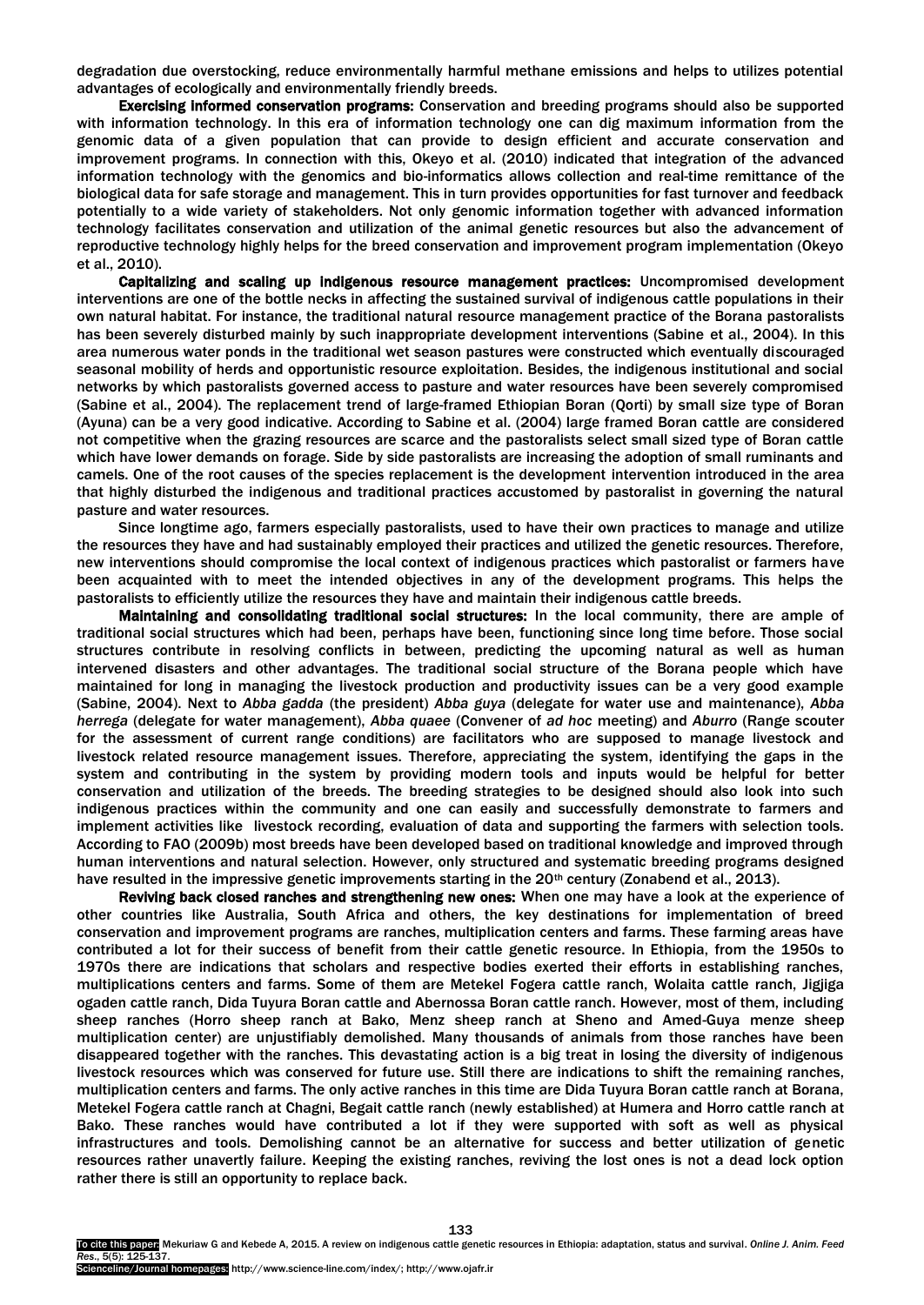Use of genomic conservation and selection tools: The advent of cheaper, faster sequencing technologies and the realization of good draft sequences and development of SNP chip technologies for livestock species have contributed to our understanding on many ways to further improve our important food species (Rothschild and Graham, 2014). Genomic studies analyzing between and within breeds can be used as an effective and significant conservation tool in conservation programs as a basis for understanding geographical distribution of variation (Ryder, 2005). According to Allendorf et al., (2010), genomic tools may assist the management of *ex situ* populations and reintroductions by providing increased precision and accuracy of estimates of neutral population genetic parameters and by identifying specific loci of importance, which is essential for selecting founder individuals. Moreover, it provides exciting opportunities to assess differential rates of introgression across different genomic regions following hybridization. These days, in developed countries the uses of genomic tools have heightened practical implications for designing breeding programmes. It has the potential to radically alter the structure of livestock breeding programmes (Goddard and Hayes, 2007). Therefore, incorporation of genomic conservation and selection tools is indispensible to hasten in conservation and breed improvement of indigenous livestock genetic resources in Ethiopia.

Developing *in-situ* and *ex-situ* breed conservation and improvement programs: Indigenous cattle populations are declining and there is lack of breeding bulls and high genetic admixture in village herds. This calls for maintenance of breed based nucleus populations (e*x-situ*) as a source of pure genetic material to maintain and buildup purity of village herds and community based breeding programs (*in-situ*). Nucleus breeding programs entail a continuous supply of replacement bulls to villages, usually at no cost or highly subsidized prices. Yet communitybased conservation may be uncertain, especially for highly threatened breeds, and thus complementary nucleusvillage based programs are suggested (Heimstra et al., 2006). Thus a breed based breeding scheme that integrates the merits of station-based nucleus herd and village (community-based) breeding scheme should be designed and implemented.

Creating institutional frame work: Well coordinated institutions and organizations constitute important parts and roles for the development of the livestock sector (Philipsson et al., 2011; Zonabend et al., 2013). For better utilization and conservation of these indigenous cattle genetic resources, a well coordinated institutional arrangement is a key issue. Apart from the between institutional readability, the arrangement should include dissemination of information and networking at different levels. To implement this concerned regional, national and international institutions should take up the lead responsibility.

Context based dissemination of cattle genetic resources and development interventions: In Ethiopia, attempts have been made to improve indigenous cattle breeds mostly either by crossbreeding with exotic breeds or with themselves. However, in majority of the cases attempts have failed due to mainly indiscriminate dissemination of breeds to areas where the breed is not geographically and socio-culturally supported usually leading to wrong breeding objectives and neglect of the potentials of various indigenous breeds of livestock. Therefore, approaches better adapted to the potential of indigenous livestock breeds must be developed. In this regard, Philipson et al. (2011) suggested that realistic ways of improving these genetic resources must be chosen and applied in the context of environmental constraints and socio-economic demands and within the resources available. In a nut shell, for sustainable maintenance of indigenous cattle genetic resources, suitability mapping of physical and sociocultural environments should be done before dissemination of any potential breeds.

Extensive implementations of utilization of reproductive technology tools: Since in last few years, there is an effort of providing indigenous cows for AI (out breed bull: either local or exotic) by bringing them into estrus cycle via synchronization. Despite the limitation in using, for instance, the Boran or exotic semen for Sheko cows, this technique is helpful to bring the threatened indigenous breeds back. However, it seems imperative to mention about consequences of the former approach in particular that needs due care so that the intervention would not embark back after sometime.

# CONCLUSIONS AND RECOMMENDATIONS

The facts and figures of the past and current situation of some selected indigenous cattle of Ethiopia showed that the situation of these breeds is very critical. This review gave us persuasive evidences on the critical situation of the selected indigenous cattle breeds. Therefore, there is a need to devise strategies to conserve and improve these cattle breeds based on the challenges that threatens these potential breeds. Use of new biological and information technologies is imperative to facilitate the genetic restoration process. Various ongoing development interventions like Artificial Insemination and introduction of genotypes into new environments that are exacerbating threat of the breeds should be totally avoided by revising and designing sound approaches for cattle Conservation and improvement programs. Strict regulations and by laws should also be in place for illegal movement of breeding cattle to the neighboring countries. Our live animal export practice (legal) is also the most important point that needs to be seen critically. Live animals are exported without castrating them. No one seems aware about transporting the gene pool too to outside in contrary to the strict genetic resource transfer regulation we have.

## **REFERENCES**

Adebabay K, Likawent Y, Tekeba E and Getinet Z (2014). Impact of production System Shift and Land Fragmentation on Livestock Production: The Case of Fogera District. The international Workshop on Farm size Dynamics on East and Southern Africa. June 3-5, 2013. Bahir Dar, Ethiopia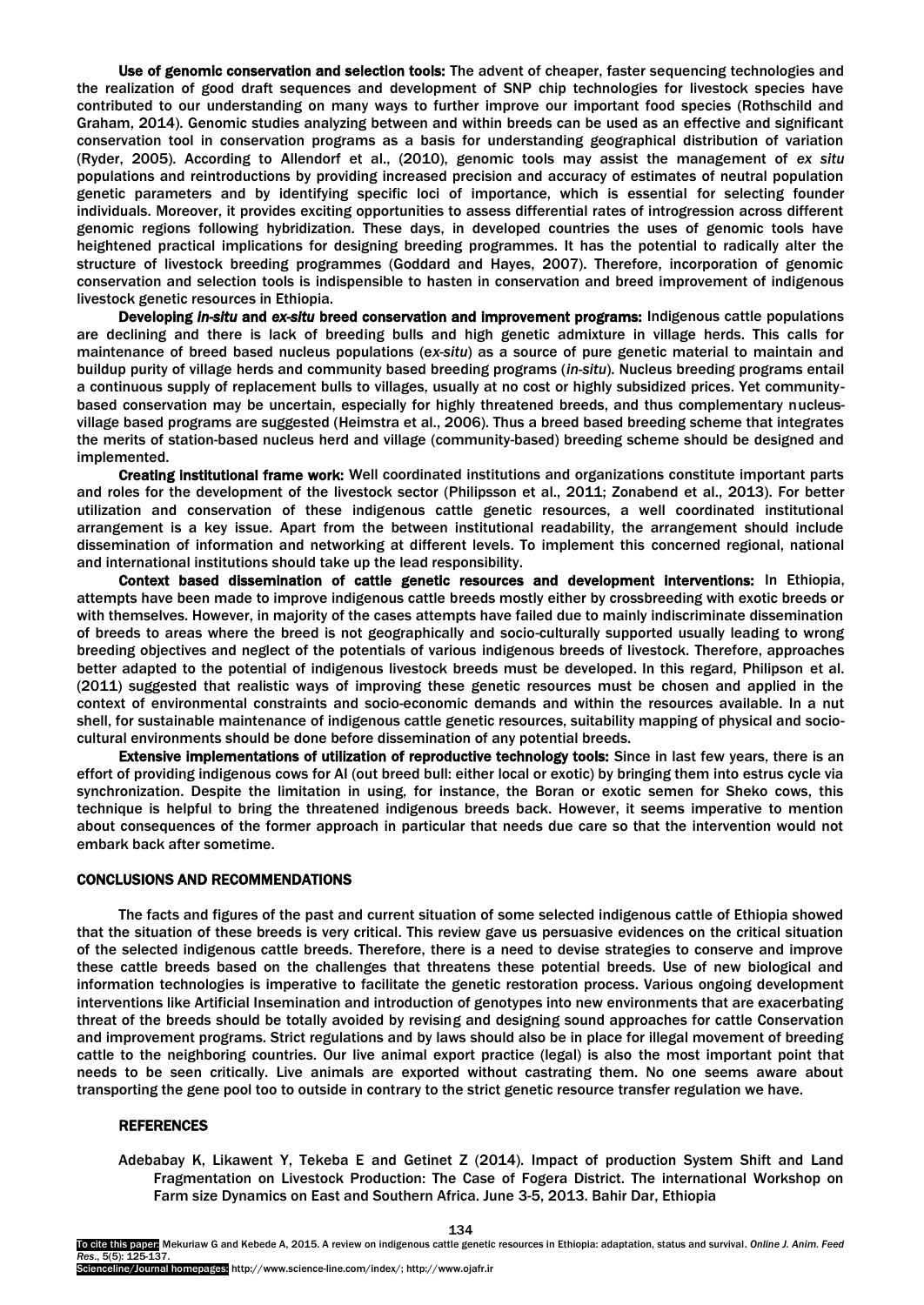- Alberro M and Haile-Mariam S (1982). The indigenous cattle of Ethiopia. Part-I. World Animal Review, No. 41:  $1 - 10$ .
- Allendorf FW, Paul A, Hohenlohe and Gordon L (2010). Genomics and the future of conservation genetics.vol.11
- Ayalew W, Getahun E, Tibbo M, Mamo Y and Rege JEO (2003). Current State of Knowledge on Characterization of Farm Animal Genetic Resources in Ethiopia. Proc.11<sup>th</sup> Annual conf. Ethiopian Soc. Anim. Prod. pp. 1-22.

BCBSSA (2005). Boran Cattle Breeders" Society of South Africa. The Boran breed manual in South Africa.

- Bradley DG, MacHugh DE, Loftus RT, Sow RS, Hoste CH and Cunningham EP (1994). Zebu-taurine variation in Y chromosome DNA: a sensitive assay for genetic introgression in West African trypanotolerant cattle populations. Anim Genet 25: 7–12.
- Clutton-Brock J (1989). Cattle in ancient north Africa. In: Clutton-Brock J (ed). The Walking Larder: Pattern of Domestication, Pastoralism, and Predation. Unwin Hyman: London. Pp. 200–214.
- Dadi H, Tibbo M, Takahashi Y, Nomura K, Hanada H and Amano T (2008). Microsatellite analysis reveals high genetic diversity but low genetic structure in Ethiopian indigenous cattle populations. International Society for Animal Genetics, Animal Genetics, 39: 425–431
- Dadi H, Mwacharo J, Tibbo M, Takahashi Y, Nomura K, Hanada H and Amano T (2009). No evidence for a recent genetic bottleneck in the endangered Sheko cattle breed (African Bos taurus) revealed by microsatellite analysis. Available from Nature precedin[g http://hdl.handle.net/10101/npre.2009.3925.](http://hdl.handle.net/10101/npre.2009.3925)
- DAGRIS (2007). The Domestic Animal Genetic Resources System. In http://dagris.ilri.cgiar.org/distlist.asp?SC=1&GC=&BN=&RC=&SRC=&CC=70.
- Dayo GK, Thevenon S, Berthier D, Moazami-Goudarzi K, Denis C, Cuny G, Eggen A and Gautier M (2009). Detection of selection signatures within candidate regions underlying trypanotolerance in outbred cattle populations, Molecular Ecology, 18: 1801–1813.
- Diress TA, Mitiku H, Fikru Y and Lulseged T (2003). Assessment of rangeland condition and livestock mobility pattern in Aba"ala wereda, North Afar: field survey and application of geographic information systems (GIS). In: Allsopp, A.R. et al. (Eds), Proceedings of the 7th International Rangeland Congress, 26 July-1 August 2003, Durban, South Africa.
- Epstein H (1971). The origin of the domestic animals of Africa. African Publishing Corporation (APC). Volume I. 101 Fifth Avenue, New York, N.Y. 10003, U.S.A.
- FAO (2007). Food and Agriculture Organization of the United Nations. The State of the World"s Animal Genetic Resources for Food and Agriculture, edited by Barbara Rischkowsky and Dafydd Pilling. Rome, Italy.
- FAO (2009a). Food and Agriculture Organization of the United Nations. Threats to Animal Genetic Resources– Their Relevance, Importance and Opportunities to Decrease Their Impact. CGRFA Background Study Paper 50, pp. 55.
- FAO (2009b). Food and Agriculture Organization of the United Nations. Livestock keepers guardians of biodiversity. Rome.
- FAO (2010). Food and Agriculture Organization of the United Nations. Breeding strategies for sustainable management of animal genetic resources. In FAO Animal Production and Health Guidelines. No. 3. Rome.
- FAO (2011). Food and Agriculture Organization of the United Nations. Developing the institutional framework for the management of animal genetic resources. FAO Animal Production and Health Guidelines. No. 6. Rome.
- Fedlu H, Endashaw B, Workneh A and Tadelle D (2007). Genetic variability of five indigenous Ethiopian cattle breeds using RAPD markers. African Journal of Biotechnology, 6 (19): 2274-2279, 4 October 2007. <http://www.academicjournals.org/AJB>
- Garrine CMLP (2007). Genetic characterization of indigenous goat populations of Mozambique. MSc thesis. Depatment of Production Animal studies in Faculity of Veterinary Science, University of Pretoria.
- Gebeyehu G, Azage T, Tezera M and Aklilu A (2004). Preliminary report on the distribution of Fogera cattle around Lake Tana, Ethiopia. In: proceedings of the 11<sup>th</sup> annual conference of the Ethiopian Society of Animal Production (ESAP), Addis Ababa, Ethiopia. 203-207.
- Getachew G and Nigatu A (2001). A snap Survey on Pastoralists perception on genetic dissipation of Boran Cattle. Unpublished Report.
- Getinet M (2005). Ex-situ morphological and phenotypic characterization of Ogaden cattle at Alemaya University. MSc Thesis, Alemaya University, Ethiopia.
- Gillooly JF, Brown JH, West GB, Savage VM and Charnov EL (2001). Effects of Size and Temperature on Metabolic Rate. Science, 21 Sept. 2001: 293.

Goddard ME and Hayes BJ (2007). Genomic selection. J. Anim. Breed. Genet., 124: 323–330.

- Habtamu A (2014) (2006 E.C.). Country and politics (Amharic version). First edition. Addis Ababa Ethiopia
- Haile-Mariam M, Malmfors B and Philipsson J (1998). Boran- Indigenous African cattle with potential. Currents (Sweden), no 17/18: 38-43
- Hall SJG (2004). Livestock Biodiversity. Genetic Resources for the Farming of the Future. Blackwell Publishing, Oxford.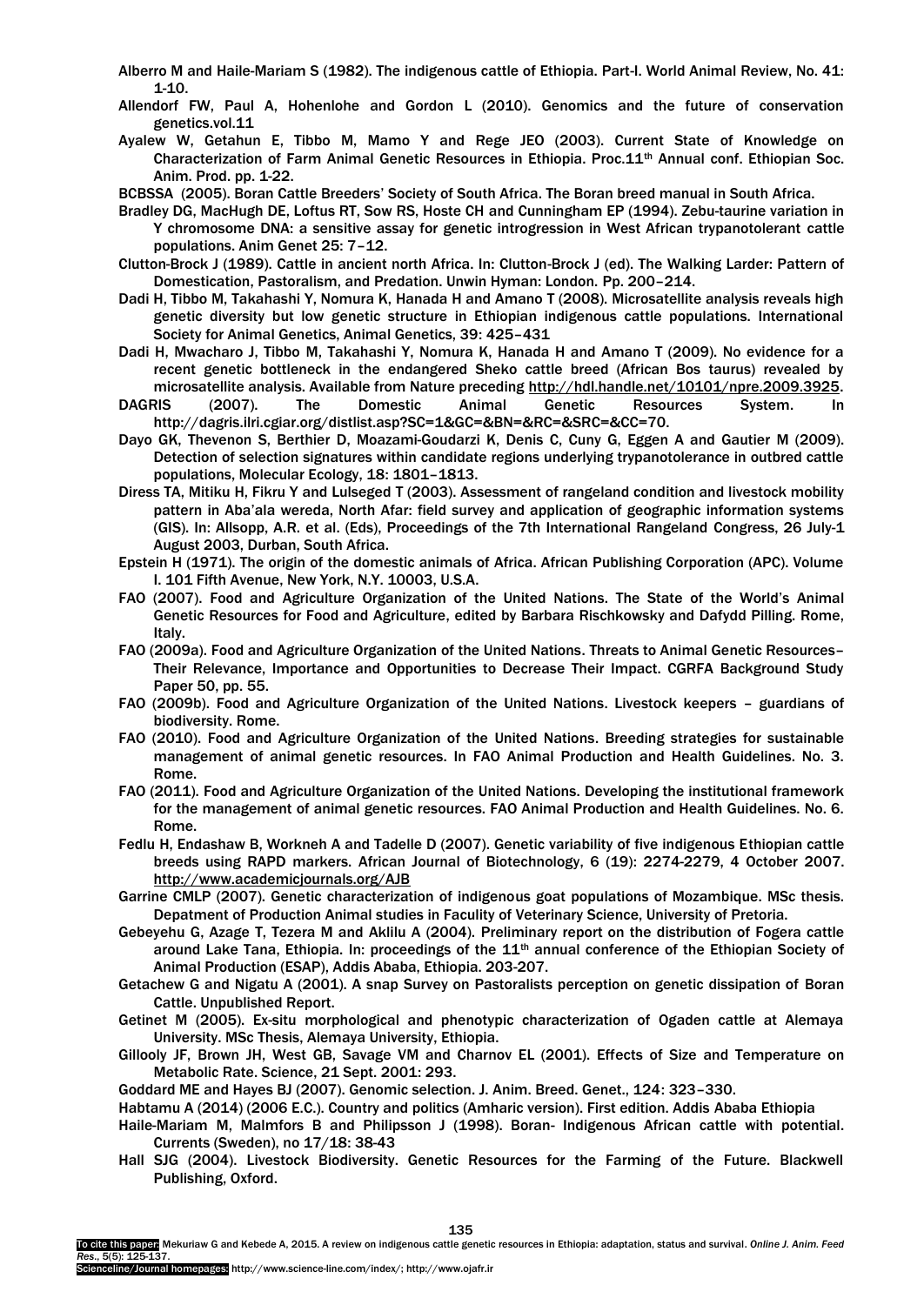- Hanotte O, Tawah CL, Bradley DG, Okomo M, Verjee Y, Ochieng J et al (2000). Geographic distribution and frequency of a taurine Bos taurine and an indicine Bos indicus Y specific allele amongst sub-Saharan African cattle breeds. Mol Ecol 9: 387–396.
- Hanotte O Bradley DG Ochieng JW Verjee Y Hill EW Rege JEO (2002). African pastoralism: genetic imprints of origins and migrations. Science 296: 336–339.
- Hiemstra SJ, Drucker AG, Tvedt MW, Louwaars N, Oldenbroek JK, Awgichew K, Abegaz Kebede S Bhat PN and da Silva Mariante A (2006). Exchange, Use and Conservation of Animal Genetic Resources- Policy and regulatory options. Wageningen University and Research Centre. Centre for Genetic Resources, the Netherlands (CGN).
- Hoda A, Sena L and Hykaj G (2012). Genetic diversity revealed by AFLP markers in Albanian goat breeds. Archives of Biological Sciences 64 (2): 799-807.
- IBC (2004). Institute of Biodiversity Conservation. The State of Ethiopia's Farm Animal Genetic Resources: Country Report, A contribution to the first report on the State of the World's Animal Genetic Resources, May 2004, Addis Ababa, Ethiopia.
- IBCR (2001). Institute of Biodiversity Conservation and Research. IBCR, Addis Ababa, Ethiopia. Available at: http://www.telecom.net.et/~ibcr/.
- ILRI (2007). International Livestock Research Institute. The 'big five' African vintage cows. Available at: [http://www.ilri.org/ilrinews/index.php/archives/546.](http://www.ilri.org/ilrinews/index.php/archives/546)
- Kefena E, Tadelle D, Zelalem Y and Aynalem H (2009). Cattle breeding strategies for sustainable genetic improvement in Ethiopia. Ethiopian Society of Animal Production (ESAP) 2009. Proceedings of the 17th Annual conference of the Ethiopian Society of Animal Production (ESAP) held in Addis Ababa, Ethiopia, September 24 to 26, 2009. ESAP, Addis Ababa 300 pp.
- Lemecha H, Mulatu W, Hussein I, Rege E, Tekle T, Abdicho S and Ayalew W (2006). Response of four indigenous cattle breeds to natural tsetse and trypanosomosis challenge in the Ghibe valley of Ethiopia. Vet. Parasitol. 141, 165–176.
- Li MH, Zerabruk M, Vangen O, Olsaker I and Kantanen J (2007). Reduced genetic structure of north Ethiopian cattle revealed by Y-chromosome analysis. Heredity, 98: 214–221.
- MacHugh DE, Shriver MD, Loftus RT, Cunningham P and Bradley DG (1997). Microsatellite DNA variation and the evolution, domestication and phylogeography of taurine and zebu cattle (Bos taurus and Bos indicus). Genetics 146: 1071–1086.
- MOA (1995). Ministry of Agriculture. Ruminant Livestock Development Strategy (RLDS). Ministry of Agriculture (MOA), Addis Ababa, Ethiopia.
- Mpofu N (2002). The multiplication of Africa"s indigenous cattle breeds internationally: The story of the Tuli and Boran breeds. AGTR Case Study. Nairobi, Kenya: ILRI. https://cgspace.cgiar.org/handle/10568/3600.
- Nigatu A (2001). Is the Ethiopian Boran under threat? Survey conducted from 15-20 Sep. 2001. Report Submitted to ILRI/AnGR. International Livestock Research Institute, Addis Ababa, Ethiopia.
- Nigatu A, Getachew G and Workneh A (2002). Genetic dilution of the Ethiopian Boran cattle. pp 377-381. In: Proceeding of 10<sup>th</sup> National Conference. Ethiopian Society Animal Production (ESAP). Aug 21-23, 2002. Addis Ababa, Ethiopia.
- Noyes H, Brass A, Obara I, Anderson S, Archibald AL, Bradley DG, Fisher P, Freeman A, Gibson J, Gicheru M, Hall L, Hanotte O, Hulme H, McKeever D, Murray C, Oh SJ, Tate C, Smith K, Tapio M, Wambugu J, Williams DJ, Agaba M and Kemp SJ (2011). Genetic and expression analysis of cattle identifies candidate genes in pathways responding to Trypanosoma congolense infection. Proc. Natl Acad.Sci. USA. 2011 May 31; 108(22): 9304-9.
- Ojango JM, Panndam JM, Bhuiyan AKFH, Khan MS, Kahi AK, Imbayarwo-Chikosi VE, Halimani TE, Kosgey IS and Okeyo AM (2010). Higher education in animal breeding in developing countries – challenges and opportunities. In The 9th World Congress on Genetics Applied to Livestock Production. Gesellschaft für Tierzuchtwissenschaften. 1–6 August 2010. Leipzig, Germany.
- Ojango JMK, Malmfors B, Mwai O and Philipsson J (2011). Training the trainers-an innovative and succesful model for capacity building in animal genetic resource utilization in Sub-Saharan Africa and Asia. International Livestock Research Institute, Nairobi:ILRI and SLU. vi + 44 pp. ISBN: 929146-271-3.
- Okeyo AM, Persley G and Kemp S (2010). Livestock and Biodiversity: The Case of Cattle in Africa. Paper prepared for presentation at the "Biodiversity And World Food Security: Nourishing The Planet And Its People" conference conducted by the Crawford Fund for International Agricultural Research, Parliament House, Canberra, Australia, 30 August – 1 September, 2010.
- Pilling D (2010). Threats to animal genetic resources for food and agriculture: approaches to recording, description, classification and analysis. Food and Agriculture Organization of the United Nations. Animal Genetic Resources, 2010, 47: 11–22.
- Philipsson J, Rege JEO, Zonabend E and Okeyo AM (2011). Sustainable breeding programmes for tropical farming systems In: Animal Genetics Training Resource,version 3, 2011. Ojango, J.M., Malmfors, B. and Okeyo, A.M. (Eds). International Livestock Research Institute, Nairobi, Kenya, and Swedish University of Agricultural Sciences, Uppsala, Sweden
- Rege JEO (1999). The state of African cattle genetic resources. I. Classification framework and identification of threatened and extinct breeds. Anim. Genet. Resour. Inform. Bull. No. 25: 1–25.

Scienceline/Journal homepages: http://www.science-line.com/index/; http://www.ojafr.ir